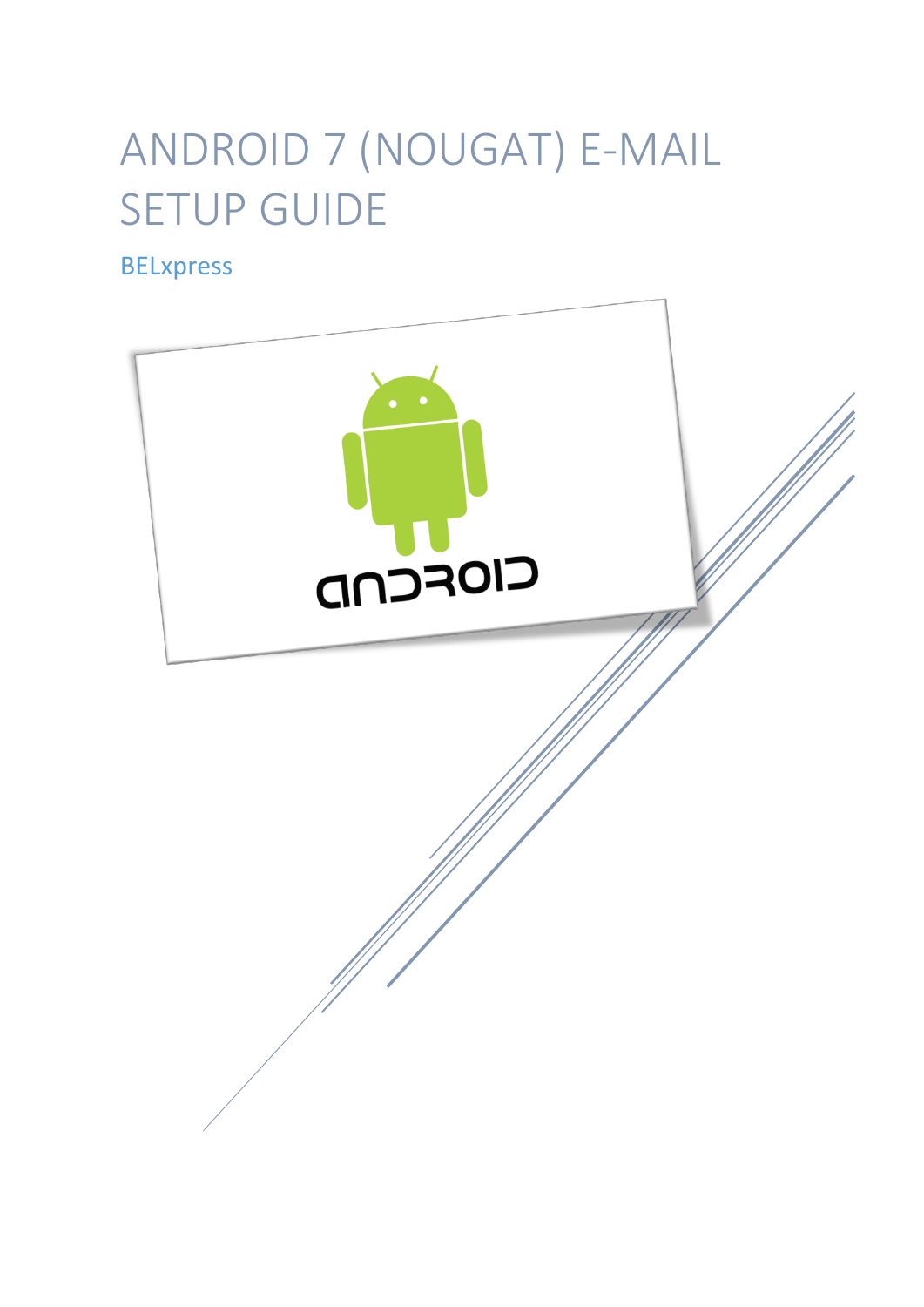

First of all, look for your Email app (see below).

**Note:** It depends on phone manufacturers and models, there are several ways to access your Email app. Some are located inside the Apps group (see below). Note: Some phone may need you to slide up from the bottom of the phone to access your Apps group, then, search your Email app.



# Step 2

If you're new to Android Email, you will be asked to add account on the "Account Setup" screen.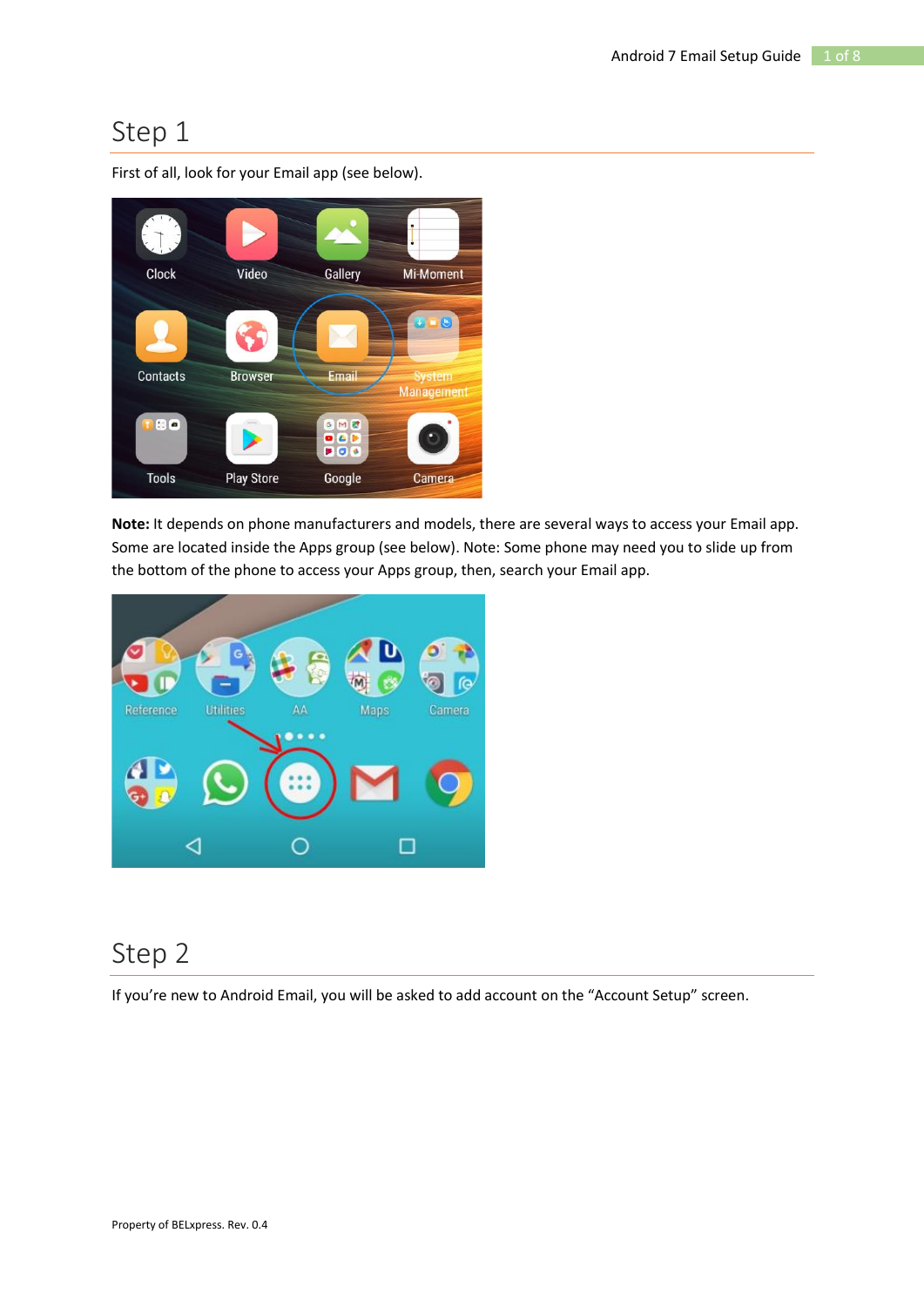|                                                     | ● 1 72%■ 21:44 |
|-----------------------------------------------------|----------------|
| <b>Account setup</b>                                |                |
| Email account                                       |                |
| You can set up your account in just<br>a few steps. |                |
| Type your email here, example: myname@myemail.com   |                |
| eg.: john@beatles.com                               |                |
|                                                     |                |
|                                                     |                |
|                                                     |                |
|                                                     |                |
|                                                     |                |
|                                                     |                |
|                                                     |                |
|                                                     |                |
|                                                     |                |
|                                                     |                |
|                                                     |                |
|                                                     |                |
|                                                     |                |
|                                                     |                |
| <b>MANUAL SETUP</b>                                 | <b>NEXT</b>    |

If you already have an email on your Android 7 (smart phone or tablets), you can easily add new email account follow the numbering as shown on below.

| ₽  |                                                            | ▭           |                      | ۰.<br>₽                        |
|----|------------------------------------------------------------|-------------|----------------------|--------------------------------|
| ≡  | 1.<br>Inbox                                                | ⊡           | Inbox                | ←<br><b>Settings</b>           |
| Ν. | ويعميد يميس<br>ne, <del>aliyên 100</del> ES<br>HOW OPRIGHT | All folders |                      | General settings               |
|    |                                                            | ÷           | Starred              | postmaster@belxpress.com<br>з. |
| N. | <u>.</u><br>pel nun xxns<br><b>Times, Ohoston</b> E        | ◛           | Unread               | Add account                    |
|    | pool@mail.2                                                | R           | Drafts               |                                |
| R  | P <del>oliavisimital</del> ici<br>Oct 30 06:10:26          | ⊠           | Outbox               |                                |
|    | mummu                                                      | ⋗           | Sent                 |                                |
| N. | <b>GING for off</b><br><b>USA Oheanic!</b>                 |             | Trash                |                                |
| R. | reet@mail-2-t<br>بطف فلمعارف منتمته                        |             | <b>Deleted Items</b> |                                |
|    | 0404444962                                                 |             | Junk                 |                                |
| Е  | RE-Mildeback                                               |             | sieve                |                                |
|    | <b>Jon Desempto</b>                                        | ✿           | 2.<br>Settings       |                                |
|    | Citi Mushan                                                |             |                      |                                |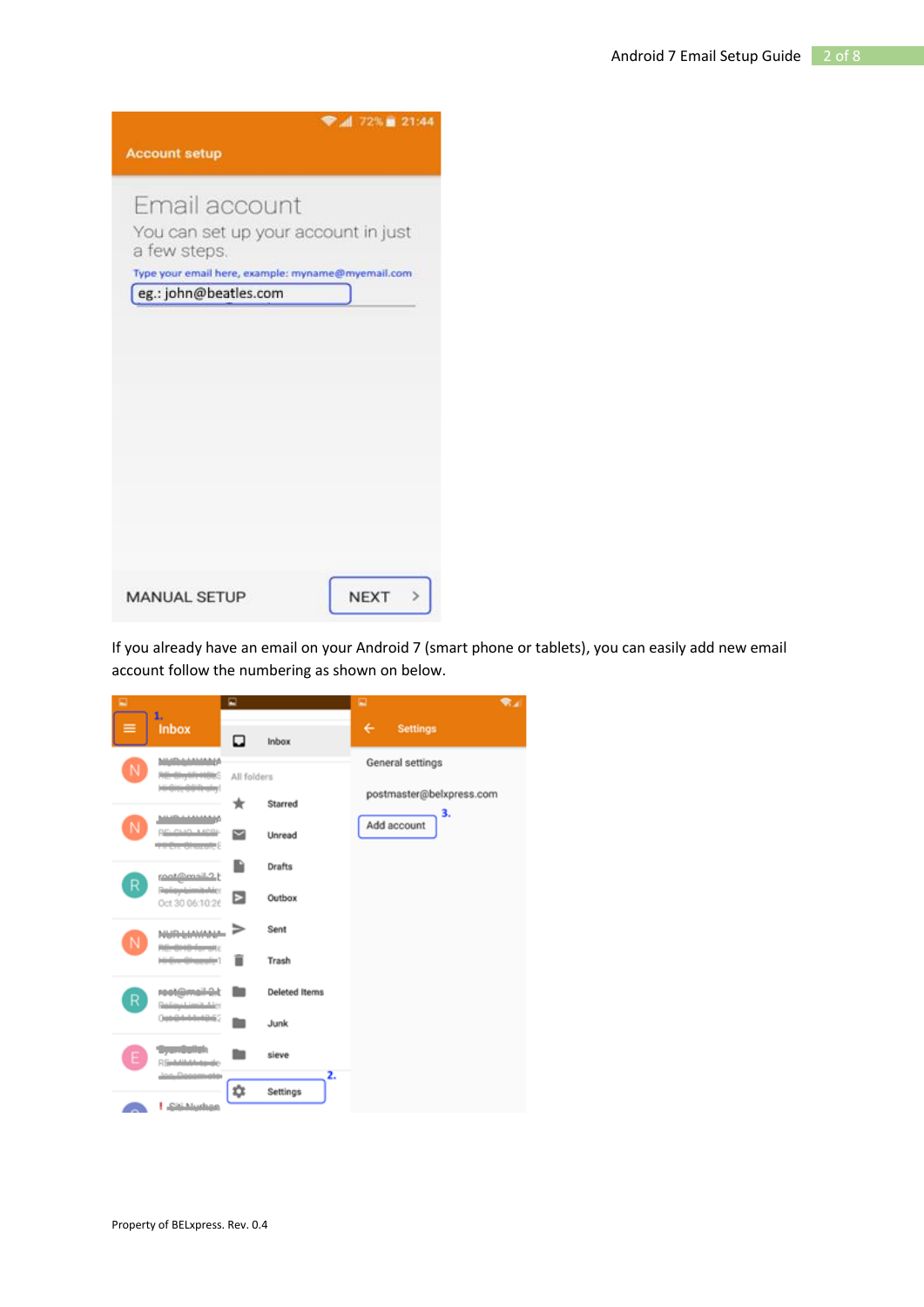

Choose an account setup type, kindly choose "Personal (IMAP)"

# Step 4

Kindly specify your password. *Caution: It's prone to typo-error on smartphone, please ensure you're typing your correct password.* Press "Next" once done.

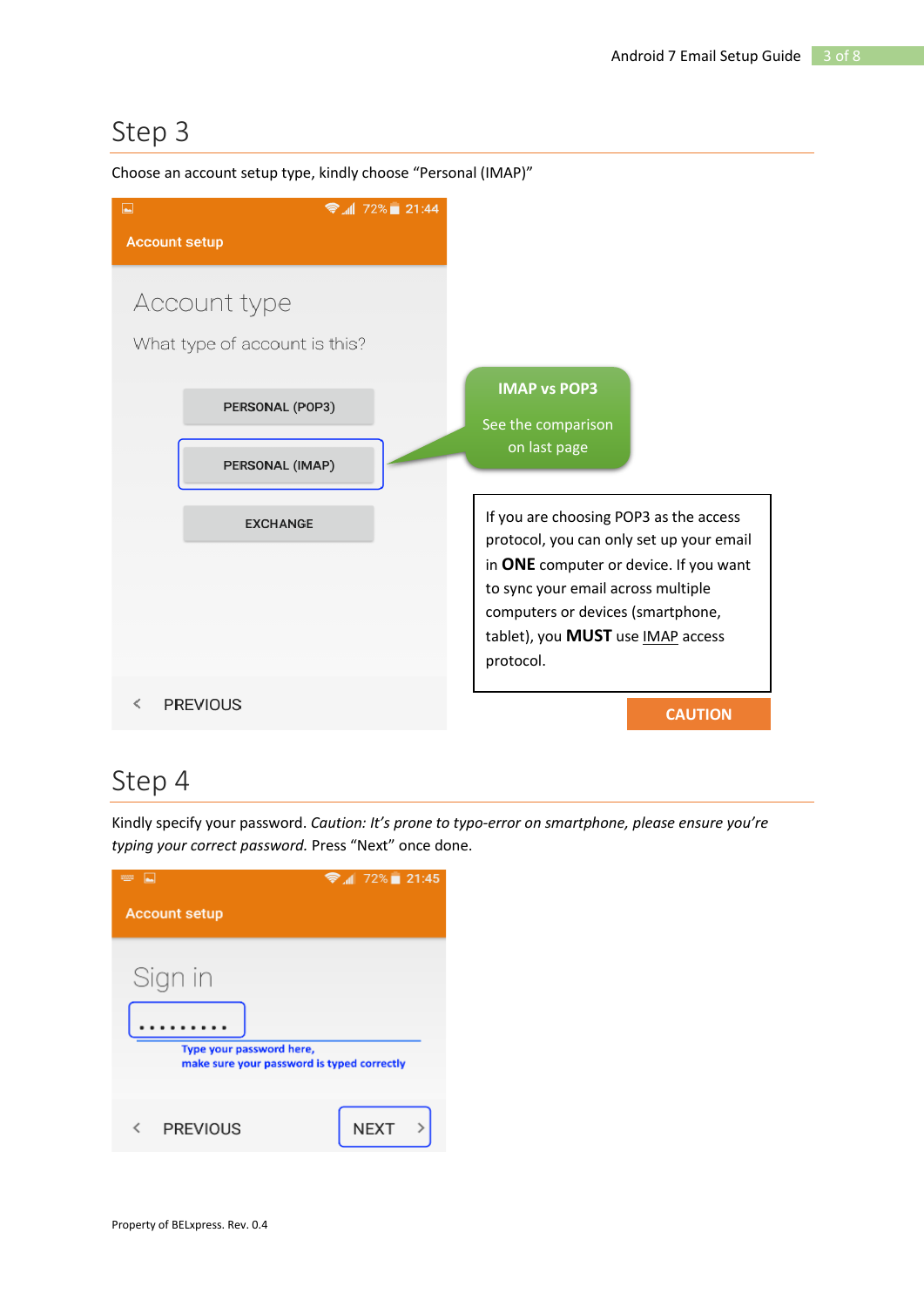Follow the setup as shown on below for your email account (scroll down to see more options on your device if necessary), press on "Next" upon completion.

| <b>Account setup</b>                                                            |                                                  |
|---------------------------------------------------------------------------------|--------------------------------------------------|
| Incoming server                                                                 |                                                  |
| settings                                                                        |                                                  |
| <b>USERNAME</b><br>Your email address here (xx@xxx.xx)<br>eg.: john@beatles.com |                                                  |
| <b>PASSWORD</b>                                                                 |                                                  |
| your mail server name,<br>SERVER normally begin with mail. xxxx.com             |                                                  |
|                                                                                 |                                                  |
| eg.: mail.company.com                                                           | Tips: 993 if SSL/TLS.<br>Normally, Android Email |
| <b>PORT</b><br>143                                                              | App will detect it<br>automatically.             |
| <b>SECURITY TYPE</b><br>None                                                    |                                                  |

#### **TIPS:** What is SSL certificate?

"The primary reason why **SSL** is used to keep sensitive information sent across the Internet encrypted so that only the intended recipient can access it. *This is important because the information you send on the Internet is passed from computer to computer to get to the destination server*."

Please do not hesitate to contact us [\(support@belxpress.com\)](mailto:support@belxpress.com) for 'SSL for your domain'. Get your SSL today!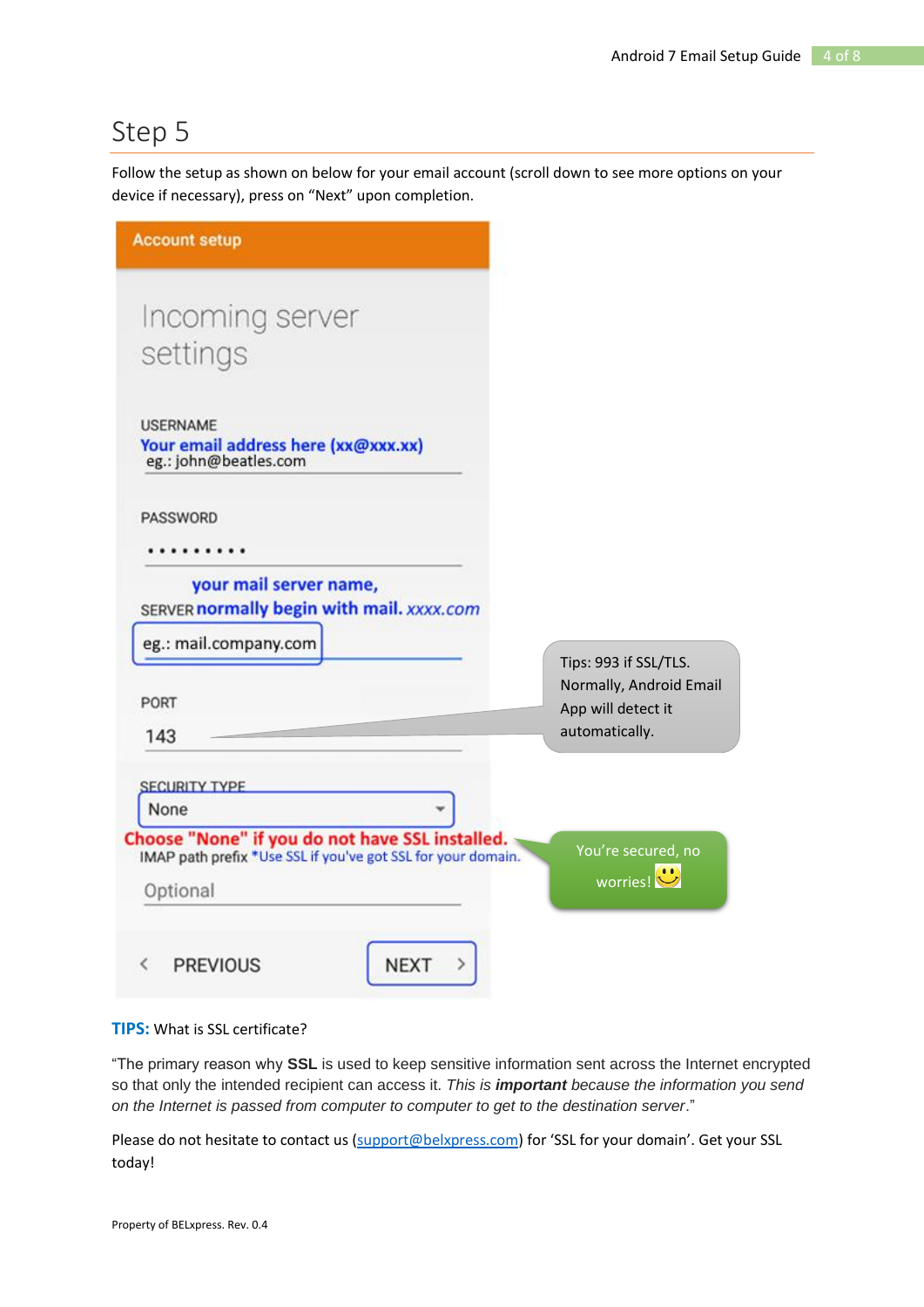Set up your Outgoing settings, follow the settings as shown on below. If any error, you can start all over again anytime by exit from the Email app. Please review your settings before press on "Next".

| <b>Account setup</b>                                                                   |                                            |
|----------------------------------------------------------------------------------------|--------------------------------------------|
| Outgoing server<br>settings                                                            |                                            |
| Specify your mail server here<br>SMTP SERVER (normally same with your incoming server) |                                            |
| eg.: mail.company.com                                                                  | Tips: 465 if SSL/TLS<br>Normally, Android  |
| <b>PORT</b>                                                                            | Email App will detect<br>it automatically. |
| 587                                                                                    |                                            |
| <b>SECURITY TYPE</b><br>None                                                           |                                            |
| Important.<br>Require signin<br><b>MUST Tick This!</b>                                 |                                            |
| <b>USERNAME</b><br><b>Specify your email here</b><br>eg.: john@beatles.com             |                                            |
| <b>PASSWORD</b>                                                                        |                                            |
|                                                                                        |                                            |
| <b>NEXT</b><br><b>PREVIOUS</b><br>$\overline{\left\langle \right\rangle }$<br>≻        |                                            |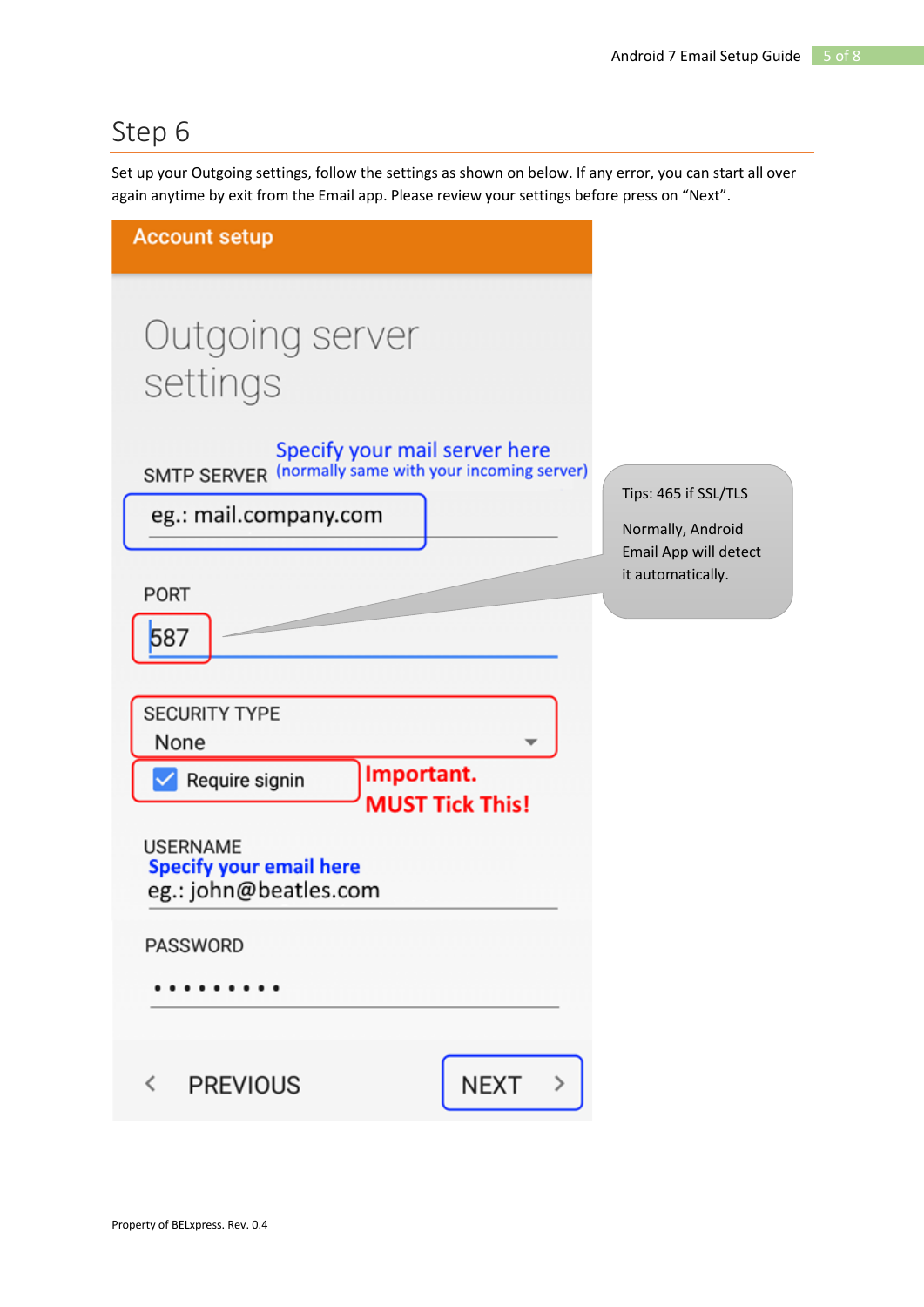For better optimization on smartphone, kindly follow the setup as shown on "Account options".

| $\overline{\phantom{a}}$                |                                                                                                                                                                                                                                                                                                                                                        | $\approx 72\%$ 21:49                                                                            |                                                                                                   |
|-----------------------------------------|--------------------------------------------------------------------------------------------------------------------------------------------------------------------------------------------------------------------------------------------------------------------------------------------------------------------------------------------------------|-------------------------------------------------------------------------------------------------|---------------------------------------------------------------------------------------------------|
|                                         | <b>Account setup</b>                                                                                                                                                                                                                                                                                                                                   |                                                                                                 |                                                                                                   |
|                                         | Account options<br>Sync frequency Example: 15 minits<br>Every 15 minutes<br>Maximum email size to sync<br>No limit<br>don't understand this!<br>Notify me when email arrives<br>Sync email from this account<br>Automatically download attachments when<br>connected to Wi-Fi<br>Tick all (default is all), unless you<br>undersatnd what you're doing | Select how frequent you want to<br>check your mail automatically.<br>Select "No limit" if you ▼ | TIPS: To save battery,<br>choose longer frequency.<br>For efficiency, choose<br>shorter interval. |
| $\overline{\left\langle \right\rangle}$ | <b>PREVIOUS</b>                                                                                                                                                                                                                                                                                                                                        | <b>NEXT</b>                                                                                     |                                                                                                   |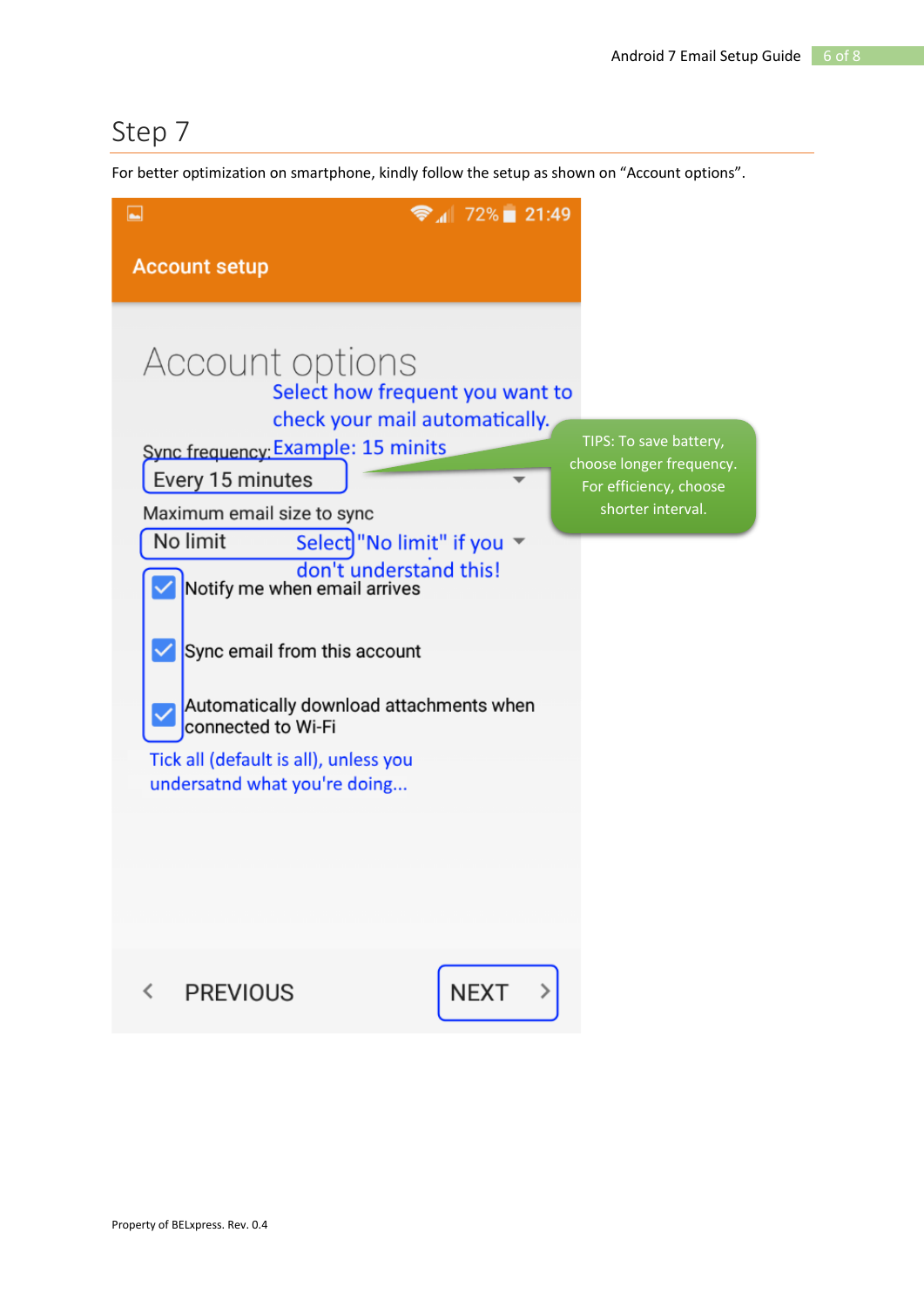Last but not least, give your account a name and type your name to be displayed on your recipient's inbox.



## Step 9

You're done, congratulation! You can start using your Android Email app.